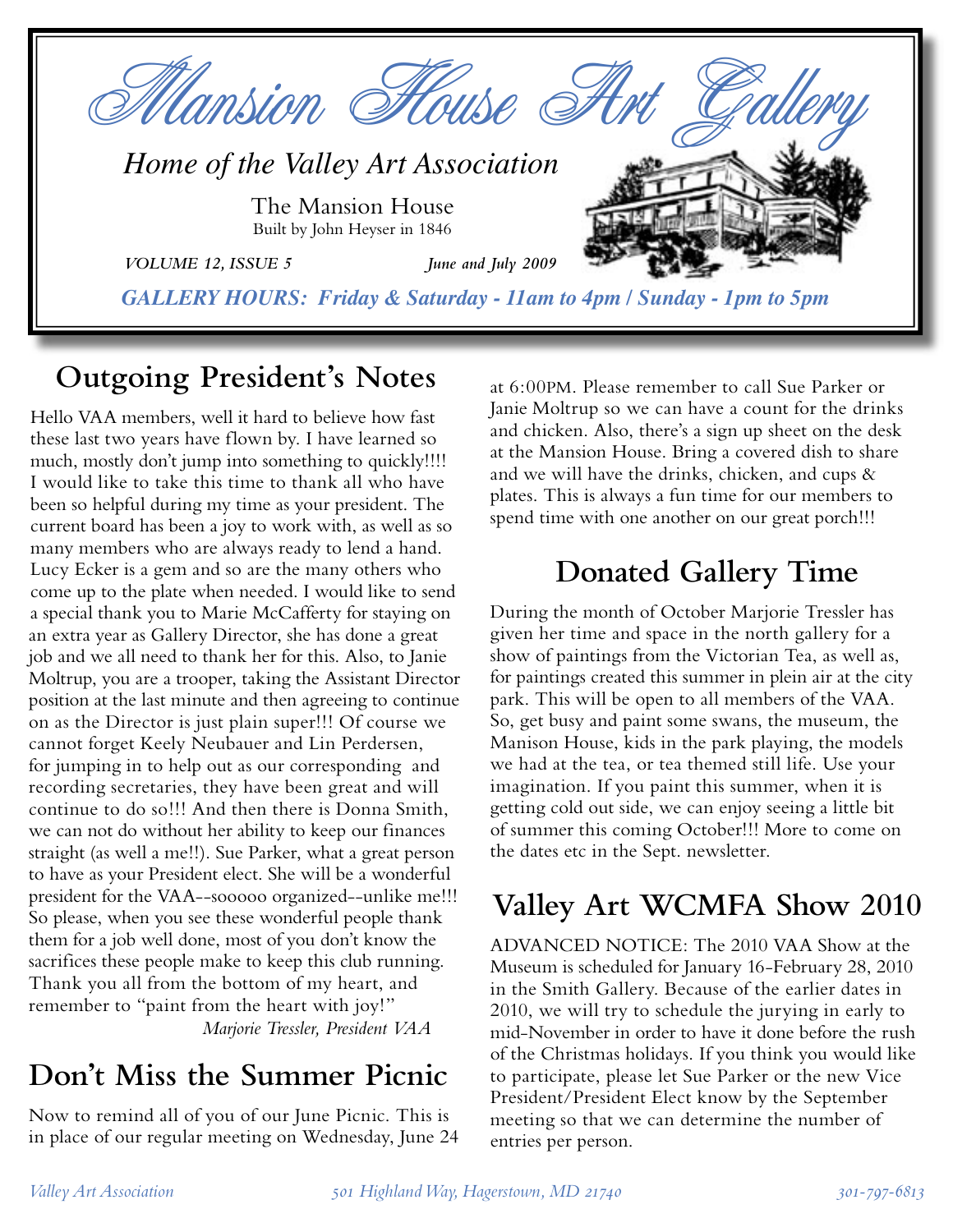## **Shows**

## **NORTH GALLERY SHOWS**

- Annual All Member "Miniature Show" JUNE 5-JULY 26. Please see additional infomation for rules of participation listed under the General Member News section.
- Annual All Summer Show "Summer Show" JUNE 5-JUNE 28. Please bring in paintinhgs on or before June 2.
- New Member Show JULY 3-JULY 26. For those who have been members less than 2 years. Please bring in paintinhgs on or before June 28.

## **ADDITIONAL AREA SHOWS**

#### 77th Annual Cumberland Valley Artists Exhibition

The 77th Annual Cumberland Valley Artists Exhibition at the Washington County Museum of Fine Arts will be on view June 6 through August 16, 2009 in the Museum's Groh Gallery. This popular juried exhibition showcases the talented artists of the region. Jurors for this years exhibition were Dustin Davis, Professor of Art at Frostburg State University, Frostburg, Maryland and Director of the Stephanie Roper Art Gallery, and Ann Prentice Wagner, Curatorial Associate at the Smithsonian American Art Museum. A total of 184 works were submitted for consideration. 56 works of art were accepted, consisting of 41 two dimensional pieces and 15 sculptural works. The judges awarded Best of Show to the oil painting Hagerstown Firetruck by Todd Groesbeck of Hagerstown, Maryland. A special exhibition reception, hosted by the Singer Society, will be held Sunday, June 21, 2009 from 2:30 to 4:00 PM.

#### Art in the Hallways at the Washington County Hospital

- JUNE Artist of the Month **Linda Pedersen**.
- JULY Artist of the Month **Dennis Clarke**.
- AUG Artis.t of the Month **Jean Strike**.

Questions on Art in the Hallways should be directed to Lucy Ecker at: 301-733-5320 or a1nanaecker@aol.com.

#### Chambersburg Hospital Artist of the Month

- JUNE Artist of the Month **Dorothy Yoh**.
- JULY Artist of the Month **Cindy Haden**.
- AUG. Artist of the Month **Charles Gelsleichter**.

# **Classes and Workshops**

## A FOUR-SESSION CREATIVE WATERCOLOR WORKSHOP

### Tuesdays in July at the Mansion House with Anna Hogbin

**Dates: July 7, 14, 21, 28 Time: Noon to 4 PM Cost: \$60**

A different topic will be taught each week:

- 1. Masa Paper (a Sized, Oriental Rice Paper)
- 2. The Positive Side of Negative Painting
- 3. Watercolor with Pen and Ink
- 4. 'Flipping' Watercolor with a Loaded Brush and Finding Your Design

Each student will need regular watercolor supplies including a 12" x 16" block of 140 pound cold-presses Arches watercolor paper; inks they would like to use (some will be provided); Masa paper if he/she has it. For information or to enroll call Anna at 304-263-1094 or Email Anna at: ahogbin@earthlink.net. (More information will be sent when enrolled.)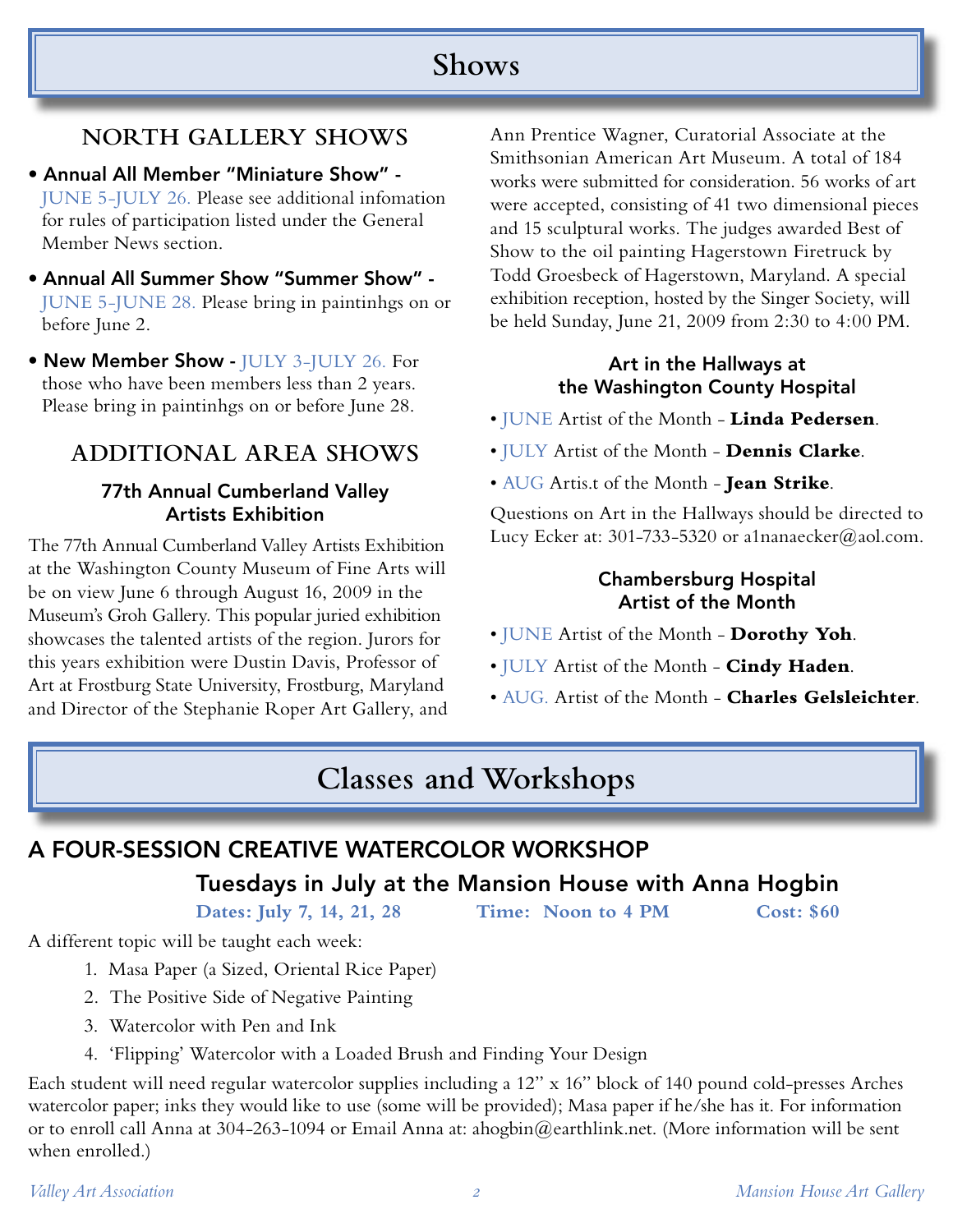# **Classes Continued**

### PRIVATE OIL PAINTING LESSONS with Marjorie Tressler

Marjorie Tressler is offering private oil painting lessons at the Mansion House or at her home whichever is convenient to both. Call Marjorie for more information at 171-762-6791 or marjorietressler@comcast.net.

### PORTRAITURE at Hagerstown Community College with Janet Salter Starts Tuesday, September 1st and runs for 15 weeks

**Time: 1 PM to 4:35 PM Registration through HCC: 301-790-2800, ext 238**

This course is designed for those with basic drawing and/or painting skills and a desire to gain a solid understanding of portraiture. In a series of exercises, emphasis will be placed on the skull-flesh relationship, major masses of the facial features, effects of light, facial expressions, gesture and hands in portraiture. The course will consist of a combination of PowerPoint presentations of master works, studio exercises working from the model, critiques of class work and weekly home assignments. Charcoal is recommended for the first two weeks, after which students will be free to work in other media including oils, acrylics, pastels, or charcoal.

WCMFA Offers Art Classes - The Washington County Museum of Fine Arts is offering a variety of art classes. Registration is required for all classes:

- Acrylic Landscape Painting with Kent Roberts Tuesday 2:30 - 5:00 PM June 2 - June 16
- Watercolor in the Park & Garden with Bob Wantz Tuesday-Friday 9:00 AM - 1:00 PM

June 9 - June 12

• Working from Photographs with Ski Holm

> Tuesday-Friday 6:30 - 8:30 PM June 9 - June 12

• Sketching in the Garden & Galleries with Mike Gouker

Tuesday-Friday 9:00 AM - 12:00 PM June 23 - June 26

#### • Working from Pastels with Ski Holm

 Tuesday - Friday, 1:00 - 4:00 p.m. July 14 - July 17

- Art Appreciation with Kate Keely Tuesday - Friday, 1:00 - 4:00 PM July 21 - July 24
- Ceramics with Amy Sullivan Tuesday - Friday, 6:00 - 9:00 PM July 28 - July 31
- The Portrait from Life with Philip Lindsey Tuesday - Friday, 9:00 AM - 12:00 PM

August 4 - August 7

- Mixed Media with Kate Keely Tuesday - Friday, 1:00 - 5:00 PM August 4 - August 7
- Intro to Oil with Ski Holm Tuesday - Friday, 5:30 - 8:30 PM August 18 - August 21
- Photography with Mark Youngblood Tuesday - Friday 1:00 - 4:00 p.m. August 25 - August 28

For more information on fees, dates and times, call the Museum at 301-739-5727. For the hearing impaired, call our TDD at 301-739-5764. Registration can be made via our secure web site at www.wcmfa.org.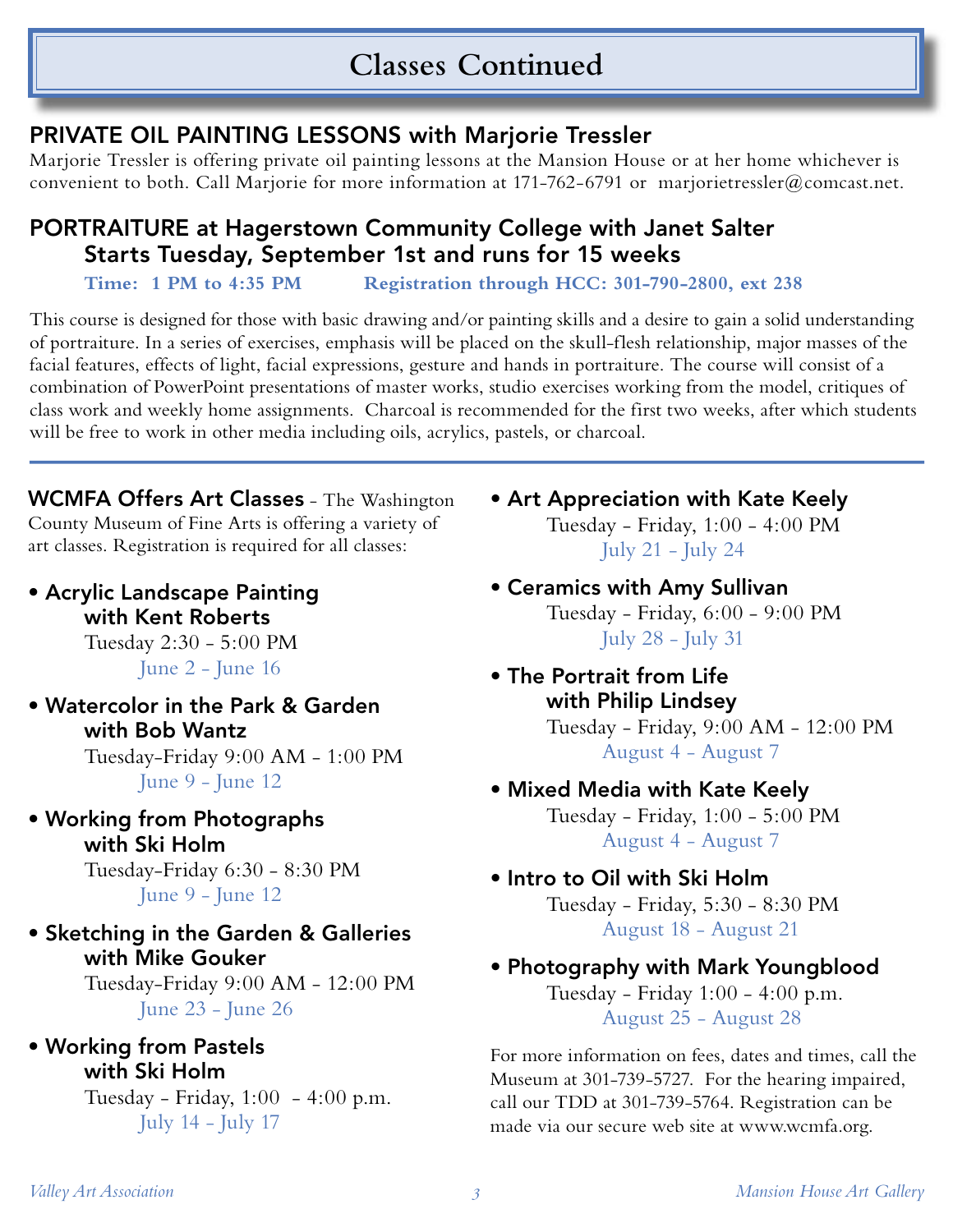# **General Member News**

Victorian Tea Recap - I would like to thank all of those who participated in the Victorian tea and plein air painting event this past May 2. This turned out to be a wonderful day with many surprises. We had NINE artists painting in and around the Mansion House and in the park. We also had great models in Victorian dress, including Ytha and Grace Lyons pictured below, who insprired many great paintings.



Some of our members, such as Marie McCafferty and Terry Shotten, wore period dress while using the day to paint too! Other members and friends provided



wonderful tasties. A special thanks to my friend, Kim Tartaglia, for the gourmet tea sandwiches, homemade chocolate mini-eclarirs and chocolate covered strawberries. What a treat !!! What great fun I had with Janie and Marie decorating the Mansion House the day before to make it seem like a real tea house. I told you they are great!!! Keely, thanks for the beautiful flyers; you are a gem and so talented. And last but not least, a great big thank you to my husband, Roy, for being a good sport and wearing the antique top hat while serving tea!!! What a guy!!! Thank you all.

> *Marjorie Tressler Victorian Tea Committee Chair-person*

### **Dues Have Rolled Around Again**

Annual Membership Dues \$25 are now due. Make check payable to the Valley Art Association and mail to: **Donna Smith, Treasurer 501 Highland Way, Hagerstown, MD 21740** Payment can also be made at the June 24 Picnic. Anyone not paid by October meeting will be dropped. Questions call Donna Smith 301-797-8761 or DSmith7119@aol.com. Please note, membership cards will only be made upon request.

#### *Donna Smith, Treasurer*

RED CROSS Fundraiser - The Valley Art Assoc. will be participating in the 2009 American Red Cross Treasure Hunt "Antique and Appraisal" fundraiser on Saturday, June 27, 2009 from 7 AM to 1 PM. (The early hour is to accommodate people coming for the antique and flea market portion of the event.) Artists can opt to set up on Friday, June 26th. There is space available both indoors and outdoors. There will be a live auction at 11 AM, and a silent auction going on all morning. Unlike the previous event, there is no requirement to donate a painting, and there are no commissions on sales but please consider donating a piece to the auction in support of the Red Cross. There is no cost to VAA members for space, and the Red Cross is willing to use its credit card capability to handle purchases of artworks. The artist will receive the full amount, less the transaction fee charged to the Red Cross. (There will be a simple form artists will need to complete on each sale to allow the Red Cross to identify the transactions on behalf of VAA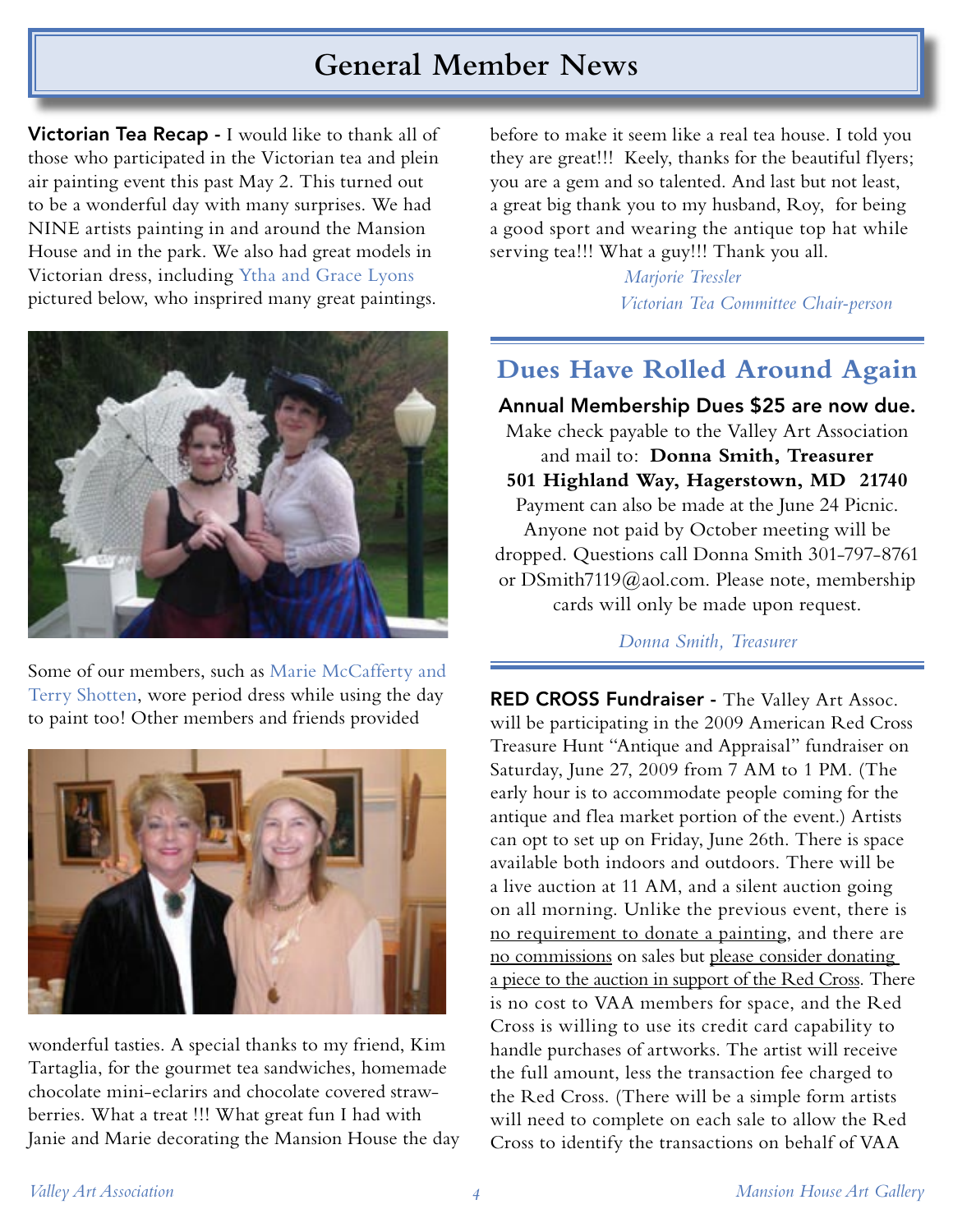# **General Member News Continued**

members.) Craft sellers are also welcome. Anyone who has items to donate to the auctions, please contact the Red Cross directly at 301-739-0717, ext 30. If you are interested in selling your crafts and/or artwork at this event, please contact Sue Parker at 304-258-4046 or at  $scp460@$ earthlink.net, to let her know, and provide the amount of floor space that you require for your display.

## **"GALLERY WALL CHANGE" Tuesday, June 23rd at 10:00 AM**

Gallery members must be present or have a representative there. **At the wall change, you must pay for your wall space, sign up for 7 sitting times, sign a gallery contract, and pay annual dues.** (The rent is \$120 for a large space, \$90 for medium, and \$70 for small.) There is a waiting list for wall space so there cannot be any acceptions

*Marie McCafferty*

Welcome to our New Members - Please join in welcoming the following new members to Valley Art: *Suzanne Smith, Melissa Lane, and Dottie Gleason.*

As part of your new president's vision, Sue Parker is hoping to have member profiles in the newsletter. Sue has not met two of the new members above, but is hoping to meet them during an upcoming membership meeting. Her thought is that including member profiles, whether featuring a new member or an existing member, might be a great way for us to learn about each other. With that said, please take a moment to read and learn about our new member Dottie Gleason:

*Dottie recently relocated from Orange County, CA to Greencastle, PA. She updated her childhood interest in art by becoming a mural artist and has done a number of murals as well as canvas commissions. She was recently asked by a former client to illustrate a children's book. She is a member of the Ovation TV artists' network, and has also illustrated a book created by a group of these artists. Dottie is inspired by international music and the work of Tim Burton ("Coraline", "The Nightmare Before Christmas") You can see her work at: http://www.amateurillustrator.com/ (screen name: misinlaguna), and on Ovation TV's web site (browse the community for screen name 'artsyworld').*

#### Rules for the Miniature Show

- 1. Each member may exhibit/enter up to 5 paintings.
- 2. All work must be original and completed within the past two (2) years.
- 3. The following guidelines will be applied to all works submitted:
	- a. The 1/6<sup>m</sup> rule: (images should be approximately 1/6 of object size or smaller: small objects, not lending themselves to portrayal in 1/6" scale may, at the end discretion of the Judges, be accepted or rejected.
	- b. The area size of the painting (image) must be no greater than 4" x 6", not to exceed 24 square inches; the outside of framed pieces must not exceed 48 square inches (6" x 8"). All entries will be measured!
- 4. Drawing techniques will be accepted as long as 50% or more of the surface is painted. All fine art media are acceptable: no crafts, jewelry, photography, laser prints or computer-generated artwork. Sculpture is welcomed but will be judged separately from paintings. Pastel is fine as long as it is a painterly and not a linear manner.
- 5. Each entry must be sealed with a dust cover no nails are to be showing (except oils and acrylics painted like oils).
- 6. Entries will be rejected if the mats are "sawed or chewed" (instead of clean cuts), if the mats are dirty, or if frames are broken, scratched or marred. Take pride in your work!
- 7. No potentially offensive paintings will be exhibited this includes pornography, morally, politically, or sexually questionable pieces.
- 8. It is illegal and immoral to copy someone else's artwork or published photographs for sell as your own creation! Questionable works shall be removed from the exhibit. In other words, do not submit work that is not your own, original creations only.
- 9. All artwork must be ready to hang! We will accept only artwork with eye-hooks and braided picture wire. No strings, threads, coat hangers, saw teeth, stand-up picture frames, band aids, etc., will be accepted. ATTACH the following to the BACK OF EACH PAINTING:
	- Artists name; Address; Phone number; E-mail (if you have one); Name of Painting; Medium; Price.